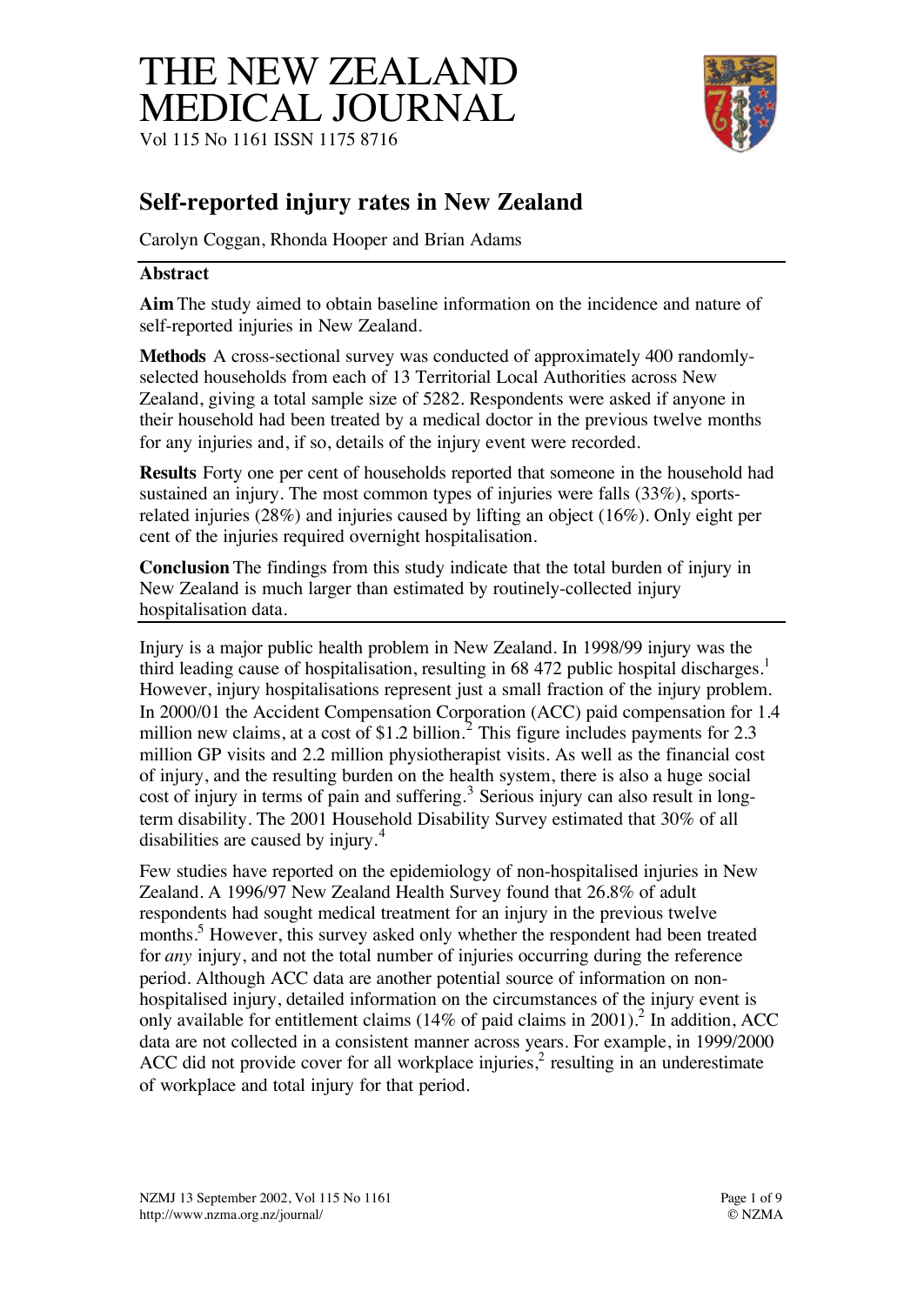Consequently, unlike information on injury deaths and hospitalisations, little is known about the nature and incidence of other injuries. The current study aimed to obtain baseline information on the incidence and nature of self-reported injuries in New Zealand.

## **Methods**

The survey was conducted between the months of September and November 2001 as part of an ongoing evaluation of a national injury prevention programme. A computer-assisted telephone interviewing system (CATI) was used to randomly select approximately 400 households from each of 13 Territorial Local Authorities across New Zealand, giving a total sample size of 5282 households. The adult (18+ years) in the household with the next birthday was asked to complete a phone interview of 10–15 minutes in length. Up to eight call-backs were made to each household. The response rate for the survey was 65%.

The interviewers asked respondents: "Has anyone living in your household required medical treatment by a doctor in the previous twelve months for any of these injuries:

- an injury caused by a fall;
- an injury caused by lifting an object;
- an injury after being physically hurt by someone else;
- an injury caused by poisoning (excluding food poisoning);
- an injury caused by a motor vehicle crash;
- an injury sustained while playing sport (other than a fall);
- any other injuries (specify cause)."

These injury categories were based on the leading causes of injury as identified from hospitalisation data and ACC claims data. Free text information on the mechanism of 'other' injuries was used to reassign injuries that should have been listed under another injury category.

If the respondent reported that someone in the household had been injured, the following details were then collected: the number of times that an injury event occurred; the number of household members injured on each of these occasions; the age and gender of each injured person; whether the injured person had to stay overnight in a hospital; the location where the injury occurred (except for motor vehicle crashes and sports-related injuries, as pilot testing found that these occurred on a public road, and at a sporting venue, respectively); and whether the injury resulted in a fatality. Only cases of nonfatal injury will be considered in this article. In order to make the definition of 'injury' used in this article consistent with the reporting of injury hospitalisation data, one case of injury is defined as one person who sustains one or more injuries in a single injury event. For example, if three household members sustained multiple injuries in a single motor vehicle crash, this was counted as three cases of injury.

Denominator data for calculation of injury rates were collected by asking respondents to report the number of people in each age group currently living in their household. Whilst it is possible that the number of people living in each household could have changed during the 12-month recall period for injuries, it was beyond the resources of this study to collect details on changes in household composition. Similarly, details of the gender composition of the household were not collected due to time constraints on the questionnaire.

All data were analysed using SAS Version 8.1 for Windows. Chi-squared tests were used to test the hypothesis that the venue of the injury event and injury severity would differ by gender and age. Chisquared tests were also used to compare sample demographics to 1996 Census data $^6$  for the regions sampled. Ninety five per cent confidence intervals for the injury rates were calculated assuming a Poisson distribution.

#### **Results**

Females accounted for 57.6% of the respondents, and while this was slightly higher than the percentage of females reported by Census data (51.3%), the gender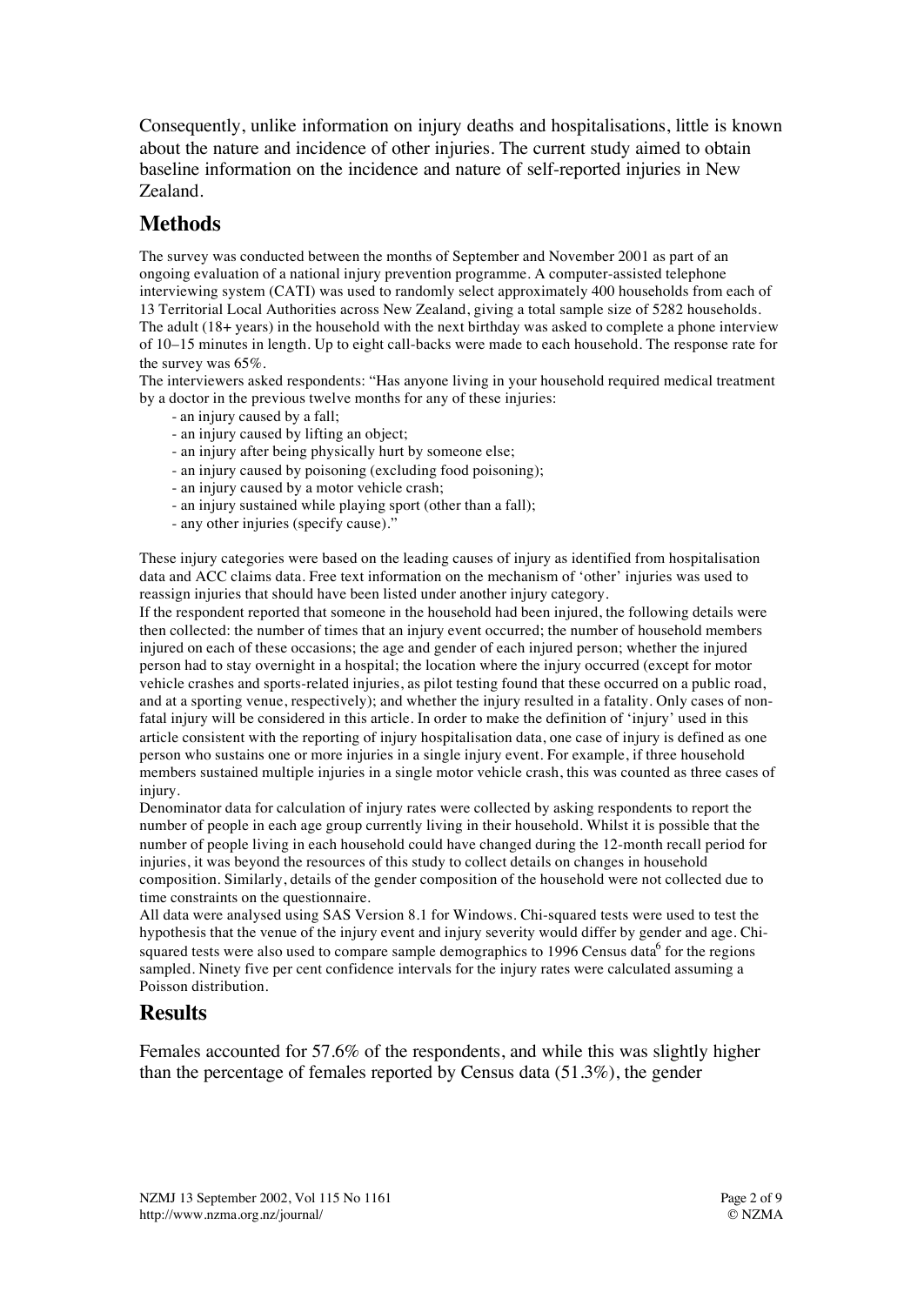distributions did not differ significantly. With regard to the size of the households sampled, 19.5% were single occupant households and this did not differ significantly from the composition of households in the Census data (21.3% single occupant households). The age structure of the people in the households sampled was compared to Census data and no significant difference in distribution was found (sample:  $0-4 =$ 7.2%, 5–14 =  $16.4\%$ , 15–24 =  $14.6\%$ , 25–64 =  $51.7\%$ , 65+ =  $10.0\%$ ; Census: 0–4 =  $7.1\%, 5-14 = 14.2\%, 15-24 = 15.9\%, 25-64 = 50.5\%, 65+ = 12.2\%$ .

| Type of injury                                            | Number of<br>injuries | Percentage of<br>all injuries |
|-----------------------------------------------------------|-----------------------|-------------------------------|
| Injury caused by a fall                                   | 1186                  | 33                            |
| Injury while playing sport (other than a fall)            | 996                   | 28                            |
| Injury caused by lifting an object                        | 568                   | 16                            |
| Injury caused after being physically hurt by someone else | 141                   | $\overline{4}$                |
| Injury caused by a motor vehicle crash                    | 128                   | $\overline{4}$                |
| Injury caused by cutting or piercing                      | 117                   | 3                             |
| Injury caused by poisoning (excluding food poisoning)     | 50                    |                               |
| All other injuries                                        | 392                   | 11                            |
| <b>Total</b>                                              | 3578                  | 100                           |

#### **Table 1. Breakdown of injury types**

Forty one per cent of the respondents reported that someone in their household had sustained a medically-treated injury during the previous twelve months. In total, 3578 non-fatal injuries were reported, an overall injury rate of 24 497 per 100 000 population. Eight per cent of the injuries required overnight hospitalisation. Twenty nine per cent of all injuries occurred at home; 28% occurred at a sporting venue; 16% occurred at work; 4% occurred at school; 4% occurred on a public road and 19% occurred at another location. As shown by Table 1, falls accounted for one third of all reported injuries. Sports-related injuries (28%) and lifting an object (16%) were also common. Males accounted for the majority (58%) of the injuries. Table 2 shows that young people aged 15–24 had the highest rate of injury (31 946 per 100 000), followed by adults aged 25–64 years (25 073 per 100 000).

The patterns of where injuries occurred differed significantly by gender  $(p < 0.001)$ , with females more likely to be injured at home  $(41%)$  than males  $(21%)$ , and males more likely to be injured at work (male 20% vs female 11%) and sports venues (male 34% vs female 19%). The location where injury events occurred also differed significantly by age group ( $p < 0.001$ ). As shown in Figure 1, young children and older people aged 65+ were most likely to be injured at home, and young people aged 15–24 were most likely to be injured at a sporting venue. Older people aged 65+ were significantly more likely to be admitted overnight to hospital (20%) than all other age groups  $(0-4 = 4\%, 5-14 = 6\%, 15-24 = 8\%, 25-64 = 6\%, p < 0.001)$ . No significant gender differences were found for hospital admission.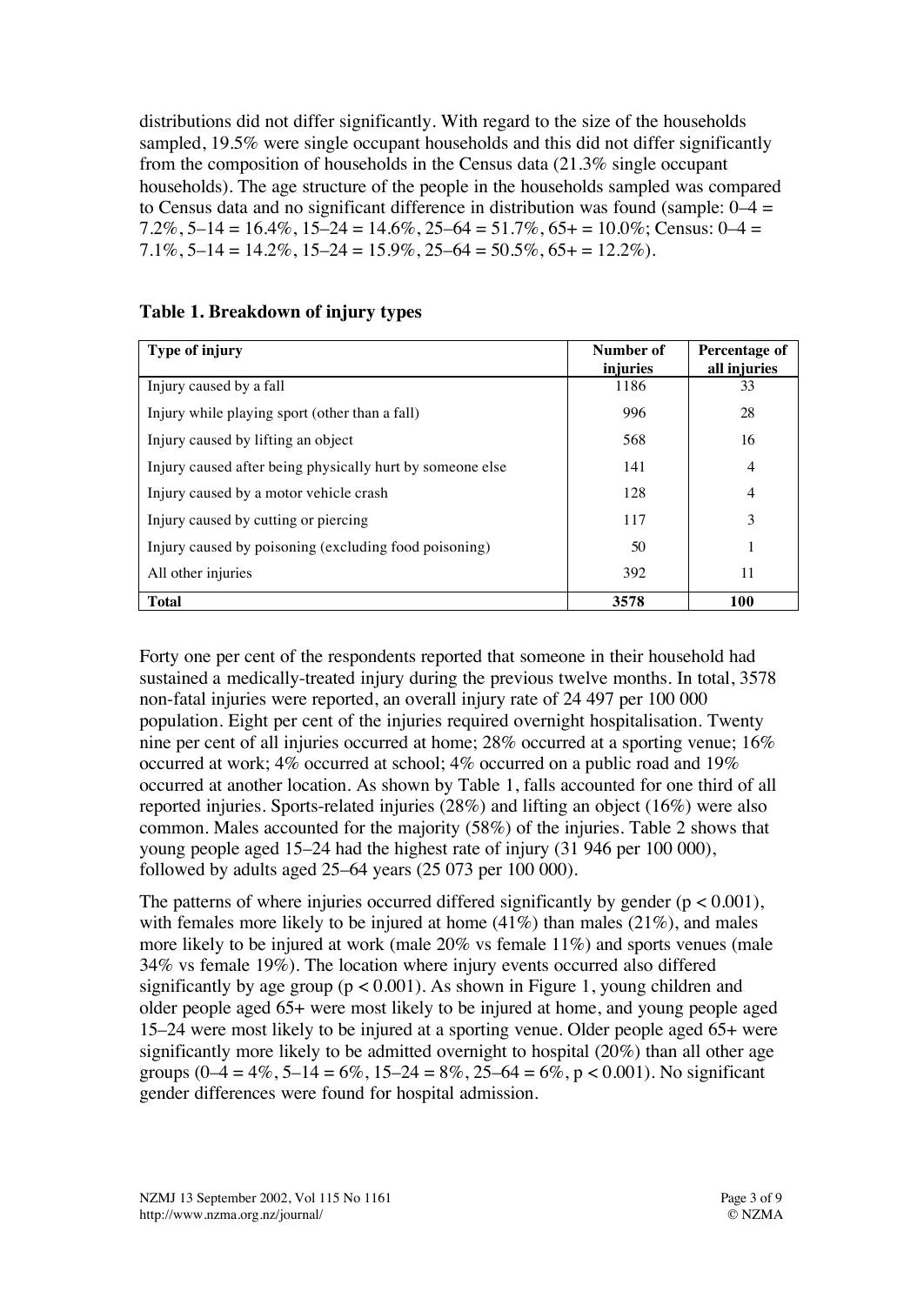| Age group    | $No*$                          | Rate <sup>†</sup>                    | $95\%$ CI <sup>‡</sup>         | $\overline{\text{No*}}$                  | Rate <sup>†</sup> | $95\%$ CI <sup>‡</sup> |
|--------------|--------------------------------|--------------------------------------|--------------------------------|------------------------------------------|-------------------|------------------------|
| (years)      |                                |                                      |                                |                                          |                   |                        |
|              | <b>All injuries</b>            |                                      |                                | Injuries caused by motor vehicle crashes |                   |                        |
| $0 - 4$      | 135                            | 12 760                               | $10607 - 14912$                |                                          | 95                | $-91 - 280$            |
| $5 - 14$     | 536                            | 22 361                               | $20468 - 24254$                | 13                                       | 542               | $248 - 837$            |
| $15 - 24$    | 683                            | 31946                                | $29550 - 34342$                | 39                                       | 1824              | $1252 - 2397$          |
| $25 - 64$    | 1895                           | 25 073                               | $23947 - 26205$                | 69                                       | 913               | $698 - 1129$           |
| $65+$        | 322                            | 22 13 1                              | $19713 - 24548$                | 6                                        | 412               | $82 - 742$             |
| Unknown      | 7                              |                                      |                                |                                          |                   |                        |
| <b>Total</b> | 3578                           | 24 497                               | $23696 - 25301$                | 128                                      | 876               | $725 - 1028$           |
|              |                                |                                      |                                |                                          |                   |                        |
|              |                                | <b>Fall-related injuries</b>         |                                | Injuries caused by cutting and piercing  |                   |                        |
| $0 - 4$      | 91                             | 8601                                 | $6834 - 10368$                 | 3                                        | 284               | $-37 - 604$            |
| $5 - 14$     | 254                            | 10 597                               | $9293 - 11900$                 | 13                                       | 542               | $248 - 837$            |
| $15 - 24$    | 146                            | 6829                                 | $5721 - 7937$                  | 15                                       | 702               | $347 - 1057$           |
| $25 - 64$    | 505                            | 6682                                 | $6100 - 7265$                  | 73                                       | 966               | $744 - 1188$           |
| $65+$        | 187                            | 12852                                | $11010 - 14694$                | 13                                       | 893               | $408 - 1379$           |
| Unknown      | 3                              |                                      |                                |                                          |                   |                        |
| <b>Total</b> | 1186                           | 8120                                 | $7658 - 8583$                  | 117                                      | 801               | $656 - 946$            |
|              | <b>Sports-related injuries</b> |                                      | <b>Unintentional poisoning</b> |                                          |                   |                        |
| $0 - 4$      |                                | 189                                  | $-73 - 451$                    |                                          | 473               | $58 - 887$             |
| $5 - 14$     | 185                            | 7718                                 | $6606 - 8830$                  | 5                                        | 209               | $26 - 391$             |
| $15 - 24$    | 346                            | 16 183                               | 14 478 - 17 889                | 9                                        | 421               | $146 - 696$            |
| $25 - 64$    | 449                            | 5941                                 | $5392 - 6491$                  | 25                                       | 331               | $201 - 461$            |
| $65+$        | 10                             | 687                                  | $261 - 1113$                   | 6                                        | 412               | $82 - 742$             |
| Unknown      | 4                              |                                      |                                |                                          |                   |                        |
| <b>Total</b> | 996                            | 6819                                 | $6396 - 7243$                  | 50                                       | 342               | $247 - 437$            |
|              | <b>Lifting injuries</b>        |                                      |                                | All other injuries                       |                   |                        |
| $0 - 4$      | $\theta$                       |                                      |                                | 22                                       | 2079              | $1210 - 2948$          |
| $5 - 14$     | 1                              | 42                                   | $-40 - 123$                    | 45                                       | 1877              | $1329 - 2426$          |
| $15 - 24$    | 54                             | 2526                                 | $1852 - 3199$                  | 43                                       | 2011              | $1410 - 2612$          |
| $25 - 64$    | 470                            | 6219                                 | $5657 - 6782$                  | 228                                      | 3017              | $2625 - 3409$          |
| $65+$        | 43                             | 2955                                 | $2072 - 3839$                  | 54                                       | 3711              | $2721 - 4701$          |
| Unknown      |                                |                                      |                                |                                          |                   |                        |
| <b>Total</b> | 568                            | 3889                                 | $3569 - 4209$                  | 392                                      | 2684              | $2418 - 2950$          |
|              |                                |                                      |                                |                                          |                   |                        |
|              |                                | Injuries caused by physical violence |                                |                                          |                   |                        |
| $0 - 4$      | 11                             | 1040                                 | $425 - 1654$                   |                                          |                   |                        |
| $5 - 14$     | 20                             | 834                                  | $469 - 1200$                   |                                          |                   |                        |
| $15 - 24$    | 31                             | 1450                                 | $940 - 1960$                   |                                          |                   |                        |
| $25 - 64$    | 76                             | 1006                                 | $780 - 1232$                   |                                          |                   |                        |
| $65+$        | 3                              | 206                                  | $-27 - 440$                    |                                          |                   |                        |
| Unknown      |                                |                                      |                                |                                          |                   |                        |
| <b>Total</b> | 141                            | 965                                  | $806 - 1125$                   |                                          |                   |                        |

**Table 2. Reported injury rates by type of injury**

\* = Number of injuries;  $\dagger$  = rate per 100 000 person years;  $\ddagger$  = 95% confidence interval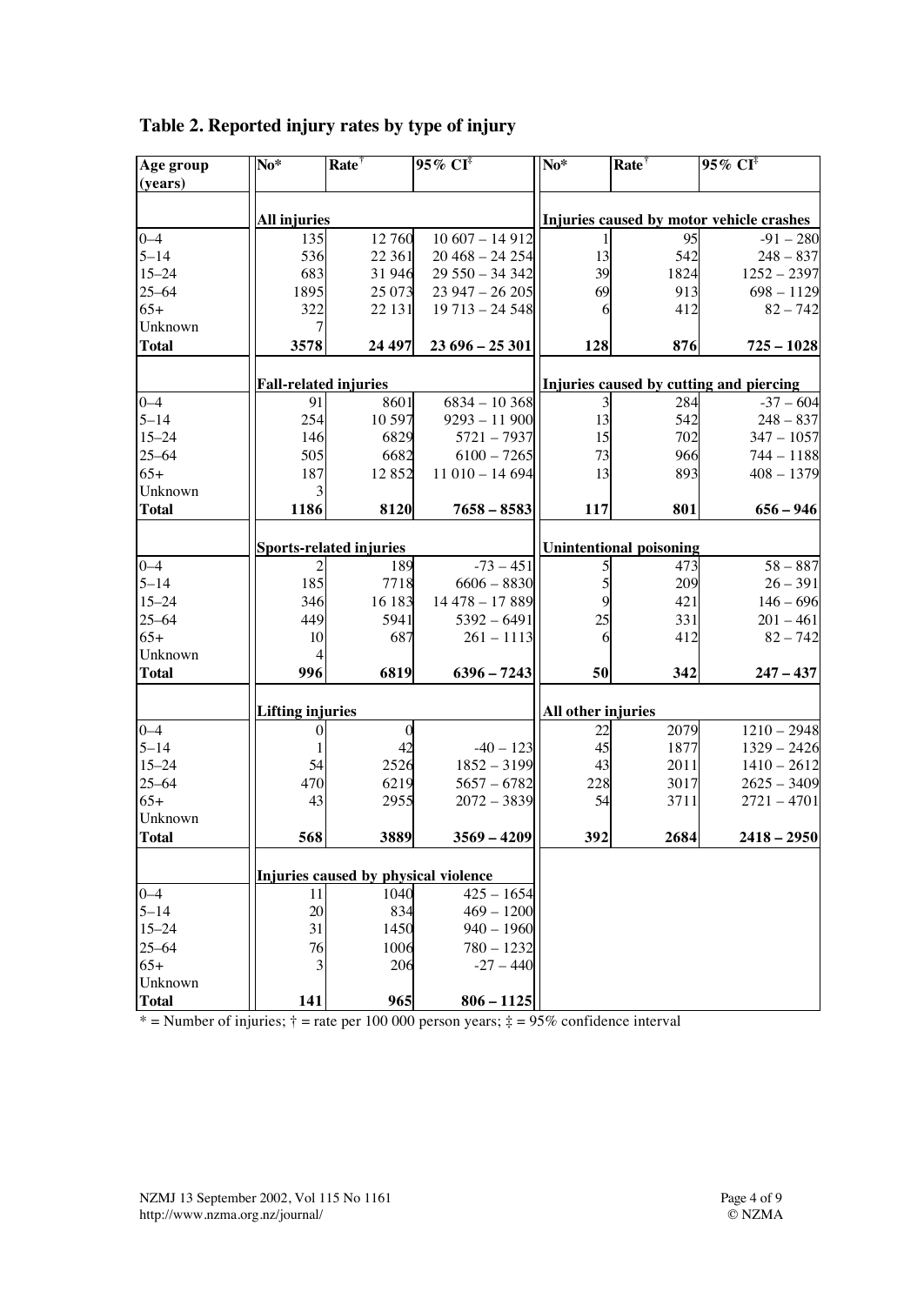

**Figure 1: Age group comparison of where injuries occurred**

### **Falls**

Seventeen per cent of the respondents reported that someone in their household had suffered a fall-related injury during the previous 12 months, resulting in a total of 1186 injuries. The falls were most likely to occur at home (41%), followed by work (10%) and school (9%). A significant proportion of the falls occurred at an unspecified location (39%). Ten per cent of the injured persons were admitted overnight to hospital. Table 2 shows that older people aged 65+ had the highest rate of fall-related injury (12 852 per 100 000), followed by children aged 5–14 years (10 597 per 100 000). Females (52%) accounted for slightly more fall injuries than males.

#### **Sports-related injuries**

Twelve per cent of the respondents reported that someone in their household had suffered a sports-related injury during the previous 12 months, resulting in a total of 996 injuries. Five per cent of the injured persons were admitted overnight to hospital. As shown in Table 2, young people aged 15–24 years had the highest rate of sportsrelated injury (16 183 per 100 000), a rate more than double the next highest age group, children aged 5–14 years (7718 per 100 000). Males (72%) were much more likely to suffer a sports-related injury than females.

#### **Lifting injuries**

Nine per cent of the respondents reported that someone in their household had suffered an injury caused by lifting an object during the previous 12 months, resulting in a total of 568 injuries. Half of the lifting injuries occurred at work, 40% occurred at home, and nine per cent occurred at an unspecified location. Four per cent of the injured persons were admitted overnight to hospital. Adults aged 25–64 had the highest rate of lifting injury (6219 per 100 000, Table 2), followed by older people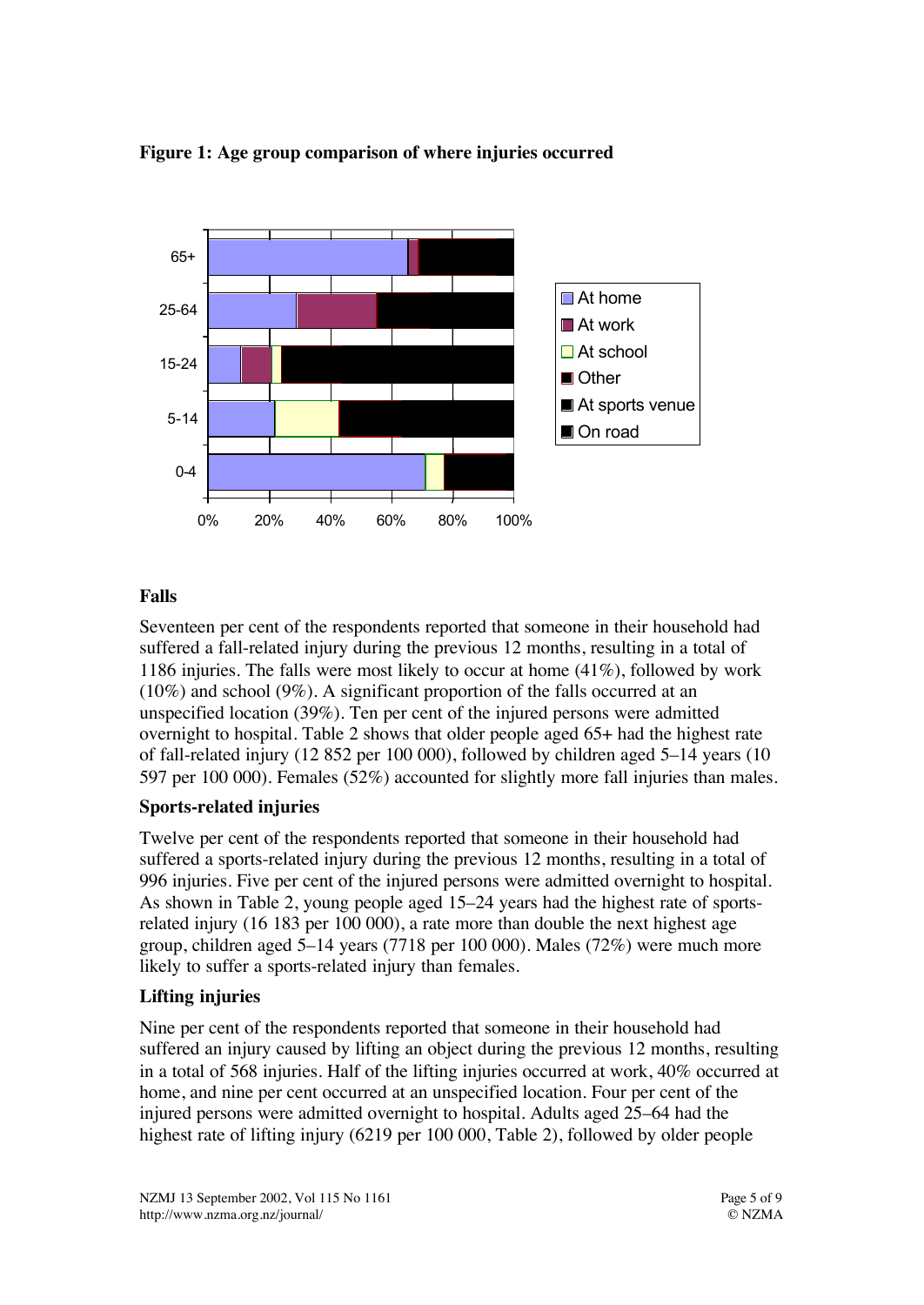aged 65+ (2955 per 100 000). Males (58%) accounted for more of the lifting injuries than females.

#### **Violence**

Two per cent of the respondents reported that someone in their household had been injured as the result of physical violence inflicted by another person. A total of 141 injuries were recorded. Thirty five per cent of these intentional injuries occurred at home, and fourteen per cent occurred at work. A large proportion (37%) occurred at an unspecified location. Ten per cent of the injured persons were admitted overnight to hospital. Table 2 shows that young adults aged 15–24 had the highest rate of injury due to physical violence (1450 per 100 000), followed by pre-school children (1040 per 100 000). Males (55%) sustained more of the violent injuries than females.

#### **Motor vehicle crashes**

Two per cent of the respondents reported that someone in their household had been injured in a motor vehicle crash, resulting in a total of 128 injuries. Twenty one per cent of the injured persons were admitted overnight to hospital. Table 2 shows that young adults aged 15–24 had the highest rate of injury caused by motor vehicle crashes (1824 per 100 000), followed by adults aged 25–64 (913 per 100 000). Males (57%) accounted for more motor vehicle injuries than females.

#### **Cutting and piercing**

Two per cent of the respondents reported that someone in their household had suffered a cutting or piercing injury, resulting in a total of 117 injuries. Seven per cent of the injuries required overnight hospitalisation. More than half (57%) of the injuries occurred at home; 27% occurred at work; and 15% occurred at an unspecified venue. As shown in Table 2, adults aged 25–64 had the highest rate of cutting and piercing injury (966 per 100 000), followed by older people aged 65+ (893 per 100 000). Males accounted for the majority (62%) of these injuries.

#### **Unintentional poisoning**

Less than one per cent of the respondents reported that someone in their household had been unintentionally poisoned. A total of 50 poisoning episodes were recorded and 18% of these cases required overnight hospitalisation. Just over half (52%) of the poisonings occurred at home; 18% occurred at work; and 26% occurred at an unspecified venue. Table 2 shows that pre-school children had the highest rate of unintentional poisoning (473 per 100 000), followed by young adults aged 15–24 (421 per 100 000). Males accounted for the majority (64%) of the poisonings.

#### **Other injuries**

Seven per cent of the respondents reported that someone in their household had suffered another type of injury. A total of 392 'other' injuries were recorded, and included incidents such as burns, animal bites, being struck by a person or object, overexertion, foreign bodies in the eye, and repetitive strain injuries. Six per cent of the injuries required overnight hospitalisation. Forty five per cent of the injuries occurred at home; 30% occurred at work; and 20% occurred at an unspecified venue. Table 2 shows that older people aged 65+ had the highest rate of 'other' injuries (3711 per 100 000), followed by adults aged 25–64 (3017 per 100 000). Males accounted for the majority (56%) of these other injuries.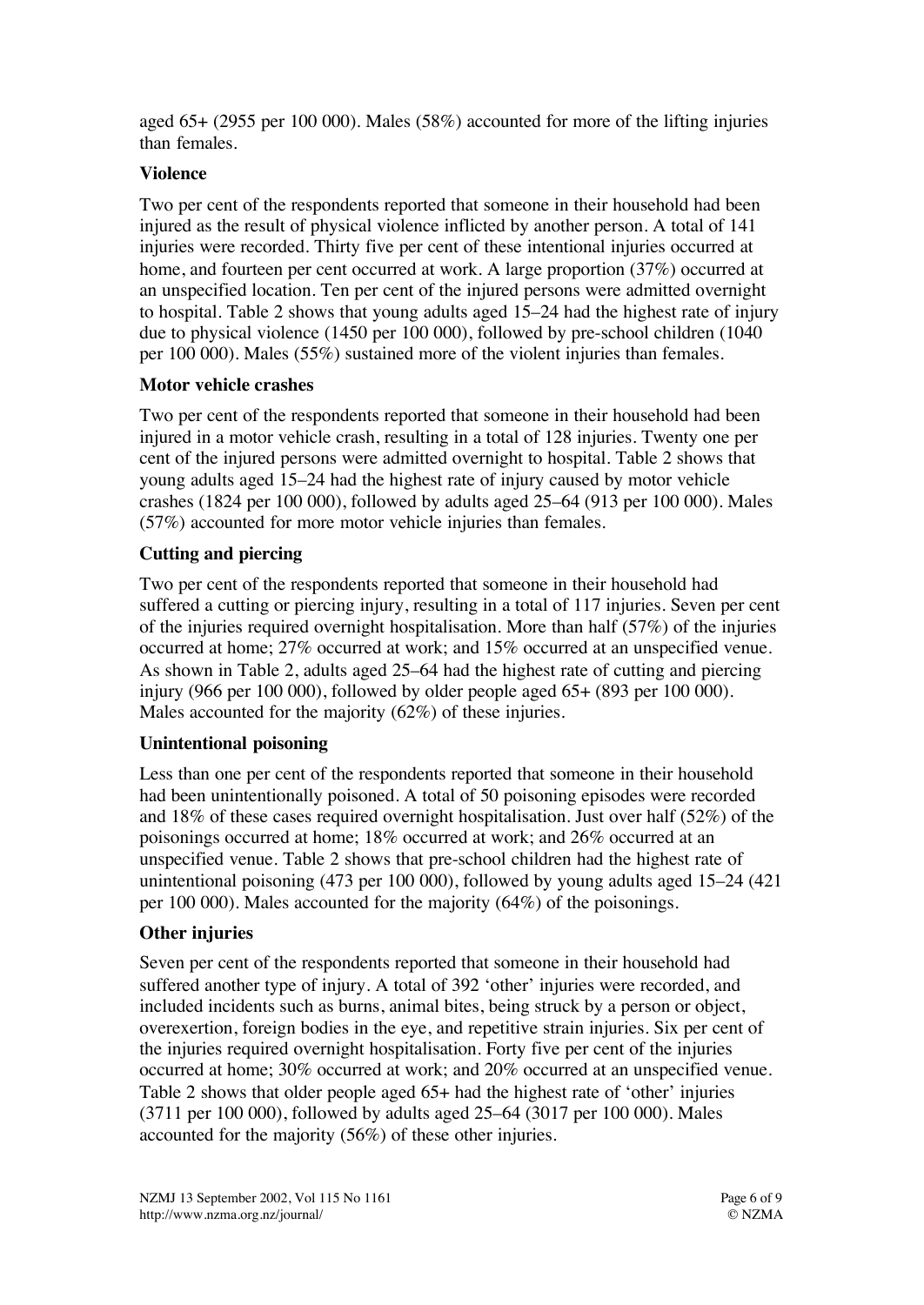## **Discussion**

Injury is a public health problem in New Zealand and this study provides previously unknown information on the incidence and nature of injuries at the lower end of the injury severity pyramid. While ACC data provide a measure of injury incidence, detailed information is only available for entitlement claims, which are likely to under represent children, the unemployed, homemakers and the elderly. $^2$  Findings from the current study extrapolated to the New Zealand population would indicate that each day 2500 people sustain an injury serious enough to require medical treatment by a doctor. This study also found that only 8% of the reported injuries resulted in overnight hospitalisation, indicating that the total burden of injury in New Zealand is much larger than estimated by routinely collected injury hospitalisation data. As reflected by hospital discharge data, $^7$  this study found that people were most likely to be hospitalised for motor vehicle crashes (21%), falls (10%) and violence (10%).

It should be noted that this survey was not a random sample of all New Zealanders, and is representative of the regions surveyed only. Comparisons of the sample demographics with Census data indicated that the households sampled were representative of the regions surveyed. It is also possible that the data were subject to recall bias. Several other studies have found a decline in recall of injury events when comparing a 12-month recall period to shorter periods, thereby resulting in an underestimate of the annual injury rate. $8-10$  To improve recall in this study, the interviewers read out a list of different injury mechanisms and this may have helped respondents to remember a greater number of injuries. The respondents may also have been less likely to recall less medically serious incidents of injury,  $8-10$  and injuries due to physical violence may have been under reported due to the sensitive nature and/or legal implications of such incidents. Whilst it is acknowledged that the question on physical violence did not specifically include the word "intentional", pilot testing demonstrated that respondents associated this question with injury intentionally inflicted by another person. A limitation of this study is that respondents may not have been aware of all injury incidents for their household.

As with NZHIS hospital discharge data, $^7$  the leading cause of injury reported in this study was falls  $(33\%)$ . However, the other leading causes of injury – sports and lifting of objects – differed from the second and third leading causes of injury hospitalisation – motor vehicle crashes and cutting and piercing.<sup>7</sup> One explanation for these differences relates to the E codes used within the hospital coding system, as the ICD-9 coding system does not easily identify sports-related injuries.<sup>11</sup> It is also likely that the differences in ranking are due to the fact that while sporting and lifting injuries appear to be the most common self-reported injuries, they also tend to be less severe (5% and 4% were hospitalised respectively), compared to injury events such as motor vehicle crashes (21% hospitalised).

The finding that 29% of the injuries occurred at home indicates a need for health promotion programmes that emphasise the importance of safety in the home. Older people and parents of pre-school children would be particularly suitable target groups for such initiatives, given that these age groups are most likely to be injured at home. Since these age groups may have high levels of contact with general practitioners, GP consultation could provide an opportunity for counselling on injury prevention practices.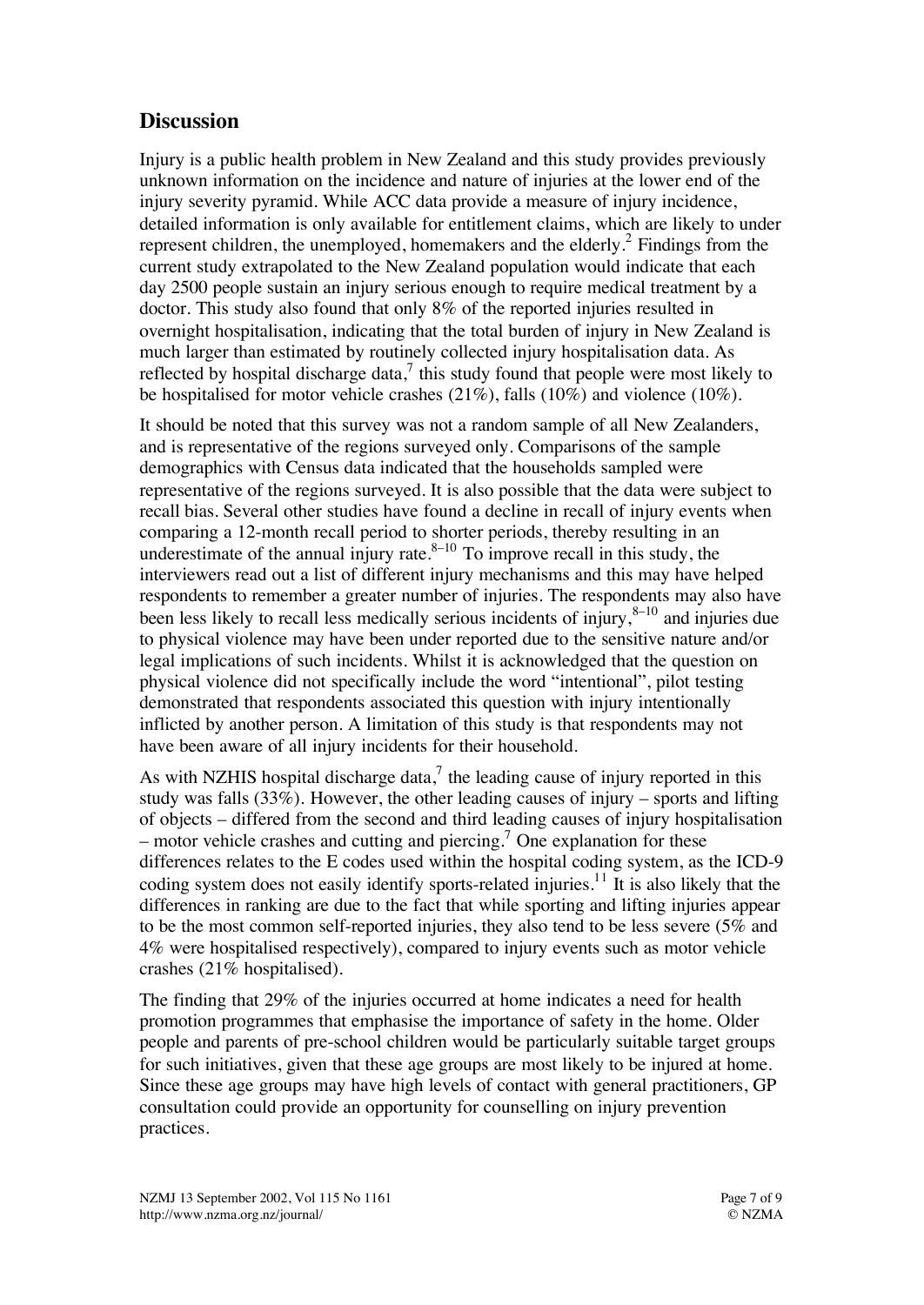Sports injuries accounted for more than one quarter of all injuries, indicating a need for ongoing targeting of people involved in sports, especially those in the 15–24 age group. Sixteen per cent of the injuries occurred at work. Injuries caused by lifting, and cutting and piercing often occurred as the result of work-related activities and more than one third of injuries in the 25–64 age group occurred in the workplace. These findings highlight the need for continued effort to ensure safety in workplace environments. It is important to acknowledge that while females were more likely to be injured at home, it was not ascertained whether these women were in paid work at the time of their injury. However, from an injury prevention perspective, the home is an important target regardless of activity.

It was of some concern that pre-school children had the second highest rate of injury inflicted by another person. This reinforces the need to support current efforts to increase the early identification and management of at risk children.<sup>12,13</sup> It was also surprising to find that 14% of injuries caused by physical violence occurred in the workplace. Internationally, workplace violence has been identified as an important public health issue.14 However, in New Zealand this issue has received little attention from policy makers, employer organisations, unions or the media. Further investigation is needed to ascertain the circumstances surrounding these events, so that appropriate preventive strategies can be developed.

The findings from this study highlight the need for injury prevention activities to continue to occur in general practice. These could take the form of one-to-one discussion with patients regarding the prevention of further injuries, as well as dissemination of injury prevention pamphlets in surgery waiting rooms.

**Author information:** Carolyn Coggan, Director; Rhonda Hooper, Research Fellow, Injury Prevention Research Centre, University of Auckland; Brian Adams, Programme Manager, Accident Compensation Corporation, Wellington

**Acknowledgements:** The Injury Prevention Research Centre acknowledges the funding support it receives from the Accident Compensation Corporation, the Health Research Council of New Zealand, and the Ministry of Health.

**Corresponding author:** Carolyn Coggan, Injury Prevention Research Centre, University of Auckland, Private Bag 92019, Auckland. Fax: (09) 373 7057; email: c.coggan@auckland.ac.nz

#### **References:**

- 1. New Zealand Health Information Service. Selected morbidity data for publicly funded hospitals 1998/99. Wellington: Ministry of Health; 2001.
- 2. Accident Compensation Corporation, Wellington. ACC Annual Injury Statistics 1999–2001.
- 3. Barss P, Smith G, Baker S, Mohan D. Injury prevention: an international perspective. Epidemiology, surveillance, and policy. New York: Oxford University Press; 1998.
- 4. Statistics New Zealand. NZ Disability Survey Snapshot 1. Key Facts. [On-line]. Available: http://www.stats.govt.nz/domino/external/pasfull/pasfull.nsf/web/Media+Release+2001 +Disability+Survey+Snapshot+1+Key+Facts?open. Accessed May 2002.
- 5. Ministry of Health. Taking the Pulse. The 1996/97 New Zealand Health Survey. Wellington: Ministry of Health; 1999.